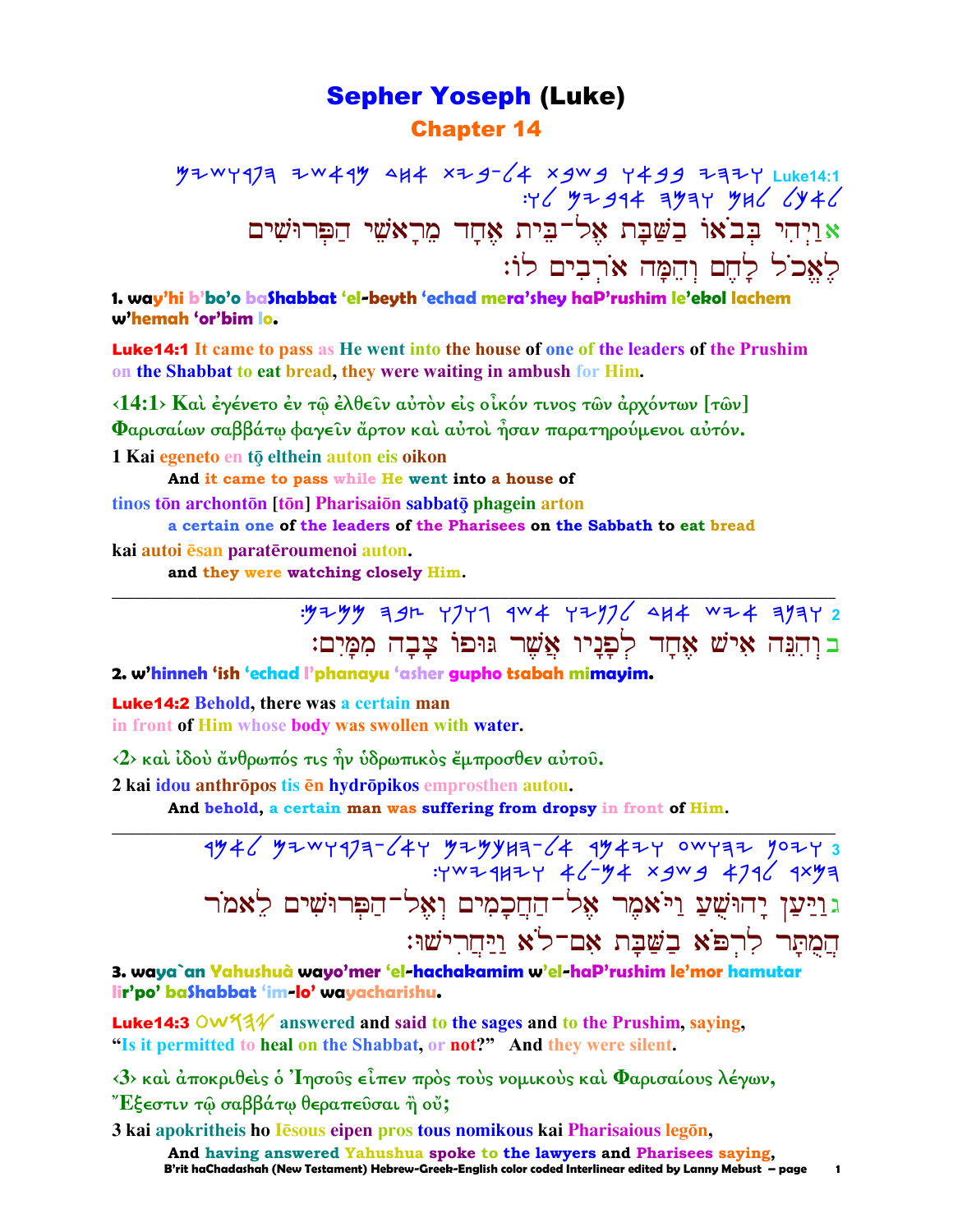Exestin tō sabbatō therapeusai ē ou?

"Is it permissible on the sabbath to heal or not?"

 $77446$   $W27$   $Y34717$   $Y377447$ דוַיֹּאחֶז־בּוֹ וַיִּרְפַּאָהוּ וַיִּשַׁלְחֶהוּ:

#### 4. wayo'chez-bo wayir'pa'ehu way'shal'chehu.

**Luke 14:4** He grasped him and healed him, and sent him away.

<4> οι δέ ήσύχασαν, και έπιλαβόμενος ιάσατο αυτόν και απέλυσεν.

4 hoi de hēsychasan. kai epilabomenos iasato auton

But they were silent and having taken hold of him He healed him

kai apelysen.

and sent him away.

 $Y4$   $Y4$   $Y4$   $Y4$   $Y4$   $Y5$   $Y6$   $Y5$   $Y6$   $Y7$   $Y8$   $Y8$   $Y9$   $Y1$   $Y6$   $Y1$   $Y1$   $Y6$   $Y1$   $Y1$   $Y1$   $Y2$   $Y3$   $Y4$   $Y5$   $Y6$   $Y5$   $Y6$   $Y7$   $Y8$   $Y9$   $Y1$   $Y1$ הוַיַּעַן וַיֹּאמֶר אֲלֵיהֶם מִי בָכֶם הַאִישׁ אֲשֶׁר חֲמֹרוֹ אוֹ שורו יפול אל־הַבְּאֵר וְלֹא־יִמֲהֵר לְהַעֲלוֹתוֹ בִיוֹם הַשַּׁבַּת:

5. waya`an wayo'mer 'aleyhem mi bakem ha'ish 'asher chamoro 'o shoro yipol 'el-hab'er w'lo'-y'maher l'ha`alotho b'yom haShabbat.

**Luke14:5** He answered and said to them, "Which man of you if his donkey or his ox fall into a well would not quickly lift it out on the day of Shabbat?"

 $\langle 5 \rangle$  και πρός αύτους είπεν, Τίνος υμών υίος ή βους είς φρέαρ πεσειται, και ούκ εὐθέως άνασπάσει αὐτὸν ἐν ἡμέρα τοῦ σαββάτου;

5 kai pros autous eipen, Tinos hymōn huios ē bous eis phrear peseitai,

And to them He said, "Who of you having a son or an ox into a well shall fall,

kai ouk eutheōs anaspasei auton en hēmera tou sabbatou?

and not immediately shall lift out him on the day of the Sabbath?"

:494 92 WA (YOAZ 4 (Y 6 וּוְלֹא יַדְעוּ לְהַשִׁיב הַבַר:

6. w'lo' yad'`u l'hashib dabar.

**Luke14:6** They did not know how to answer Him regarding these words.

(6) και ούκ ίσχυσαν άνταποκριθήναι πρός ταύτα.

6 kai ouk ischysan antapokrithēnai pros tauta.

And they were not able to make a reply against these things.

זוַיִּשָׂא מִשָׁלוֹ אָל־הַקְרוּאָים בִּרְאוֹתוֹ אָת־אַשָׁר בָּחֲרוּ לָהֵם לַשֶׁבֵת בִּרֹאַשׁ וַיֹּאמֶר אַלֵיהֵם:

7. wayisa' m'shalo 'el-haq'ru'im bir'otho 'eth-'asher bacharu lahem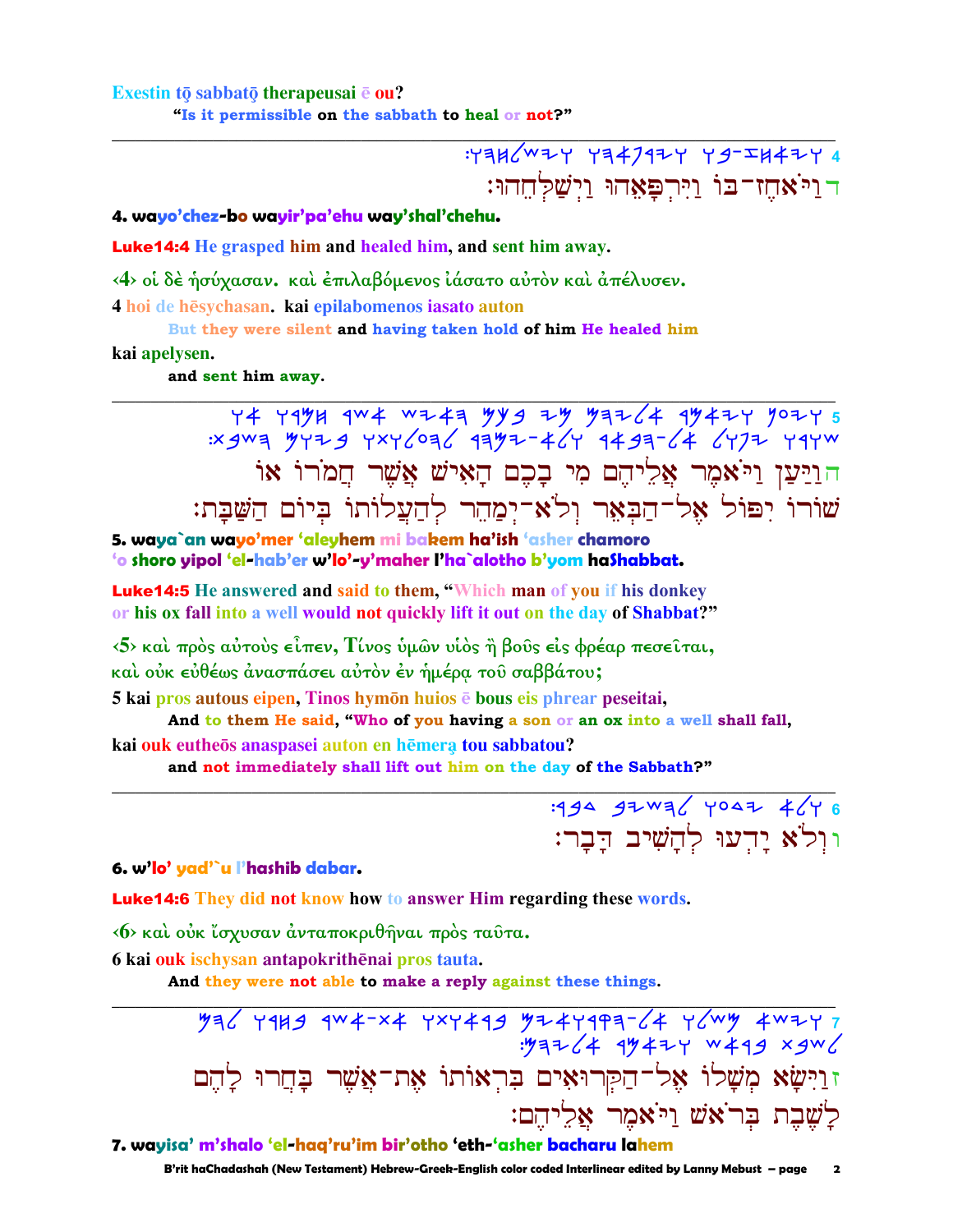#### lashebeth b'ro'sh wayo'mer 'aleyhem.

**Luke14:7** He put forth a parable to the guests when He saw that they had chosen to sit at the front. He said to them,

<7> Έλεγεν δέ πρός τους κεκλημένους παραβολήν,

έπέχων πῶς τὰς πρωτοκλισίας ἐξελέγοντο, λέγων πρὸς αὐτούς,

7 Elegen de pros tous keklēmenous parabolēn,

And He was speaking to the ones having been invited, a parable, epechōn pōs tas prōtoklisias exelegonto, legōn pros autous,

noticing how the places of honor they were choosing, saying to them.

W499 9 F x - C 4 3 Y X H 3 - C 4 W 2 4 Y X 4 4 9 P 2 - 2 Y 8  $\frac{1}{3}$ : yyy agyy wz + ayw + 497-77 חֹכִּי־יִקְרָא אֹתְךְ אִישׁ אֶל־הַחֲתֻנָּה אַל־תַּסֵב בִּרֹאֹשׁ פֵּן־יִקַּרֵא שָׁמָָה אִישׁ נִכְבָּד מְמֵֽךָ:

#### 8. ki-yiq'ra' 'oth'ak 'ish 'el-hachathunah 'al-taseb b'ro'sh pen-yiqare' shamah 'ish nik'bad mimeak.

**Luke14:8** "If a man invites you to a wedding celebration, do not recline at the head lest someone else more honored than you may be invited there."

<8> Όταν κληθής ύπό τινος είς γάμους, μή κατακλιθής είς τήν πρωτοκλισίαν, μήποτε έντιμότερός σου η κεκλημένος υπ' αυτου,

8 Hotan klēthēs hypo tinos eis gamous,

"When you are invited by someone to wedding festivities,

mē kataklithēs eis tēn prōtoklisian,

you should not recline at table in the places of honor,

mēpote entimoteros sou ē keklēmenos hyp' autou,

lest a more distinguished person than you may have been invited by him."

 $752 \times 10^{-11}$  and the server and the server server and the server server and the server server server server server server server in the server server server server server server server server server server server server טוּבָא הַקֹּרֵא לְךְ וְלוֹ וְאָמַר אֵלֶיךָ פַּגַּה מָקוֹם לָזֵה וְאֵז תַּקוּם בִּכְלְמַּה לַשֵׁבֵת בַּמַקוֹם הַאֲחֲרוֹן:

9. uba' hagore' l'ak w'lo w'amar 'eleyak paneh magom lazeh w'az tagum bik'limah lashebeth bamagom ha'acharon.

**Luke14:9** "The host shall come to you and to him and say to you, 'Clear a place for this one.' Then you begin with shame to sit at the place at the end."

<9> και έλθών ο σε και αύτον καλέσας έρει σοι, Δός τούτω τόπον,

και τότε ἄρξη μετα αίσχύνης τον έσχατον τόπον κατέχειν.

9 kai elthōn ho se kai auton kalesas erei soi,

"And having come the one you and him having invited shall say to you,

Dos touto topon, kai tote arxe

"Give to this one your place, and then you shall begin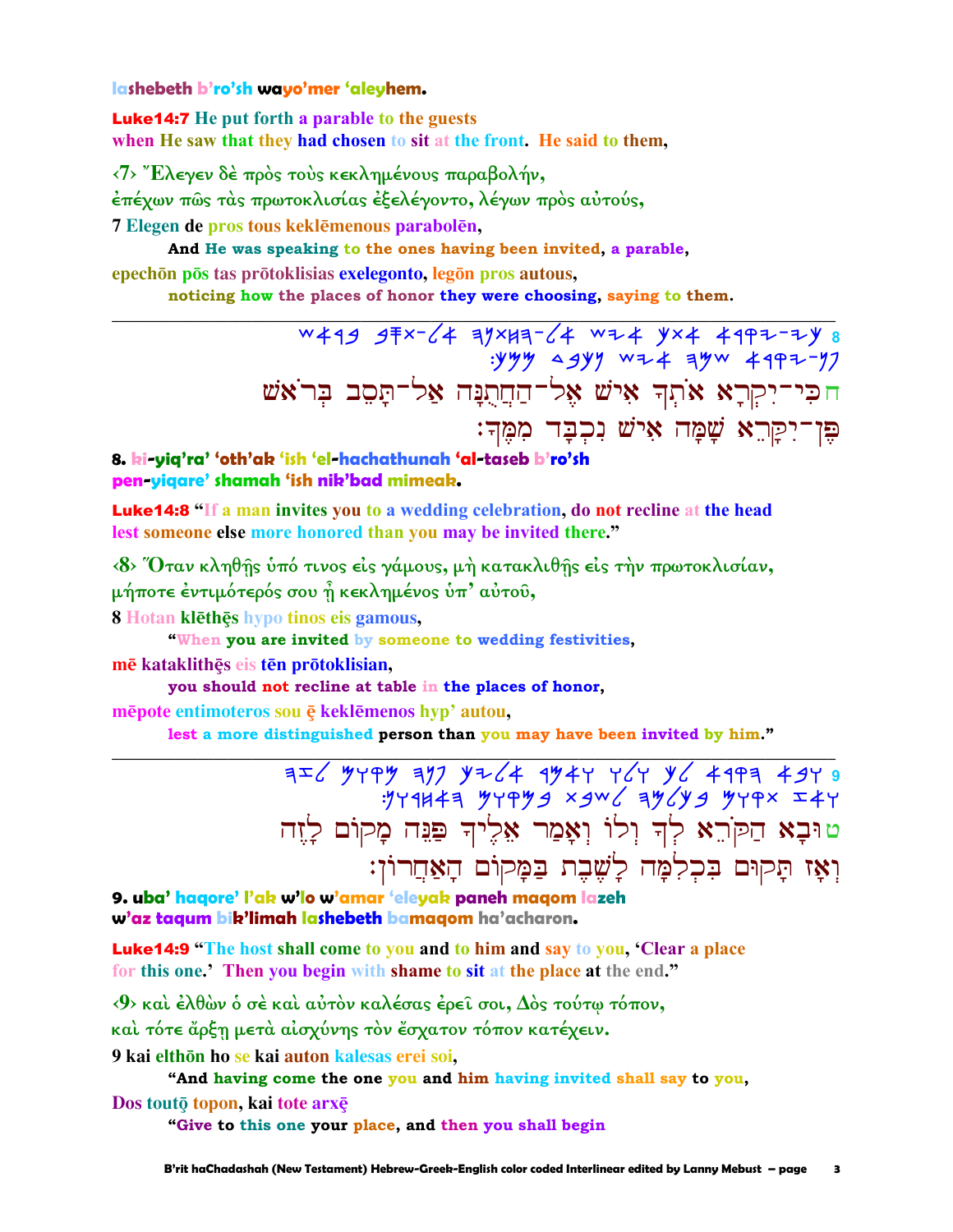meta aischynes ton eschaton topon katechein. with shame the last place to occupy."

> $\frac{1}{2}$   $\frac{1}{2}$   $\frac{1}{2}$   $\frac{1}{2}$   $\frac{1}{2}$   $\frac{1}{2}$   $\frac{1}{2}$   $\frac{1}{2}$   $\frac{1}{2}$   $\frac{1}{2}$   $\frac{1}{2}$   $\frac{1}{2}$   $\frac{1}{2}$   $\frac{1}{2}$   $\frac{1}{2}$   $\frac{1}{2}$   $\frac{1}{2}$   $\frac{1}{2}$   $\frac{1}{2}$   $\frac{1}{2}$   $\frac{1}{2}$   $\frac{1}{2}$   $75.4$  3/04/ 3/0 29434 42/4 9444  $.940$   $.974$   $.971$   $.979$   $.999$   $.917$   $.999$ יוכי תקרא לד והסב בַּמָּקוֹם הָאַחֲרוֹן לְמַעַן יָבֹא הַקֹּרֵא לְד וְאַמַר אֶלֶיךָ אֲהוּבִי עֲלֶה לְמַעָלַה מָזֶה וִהַיַה־לִדְ כָבוֹד לִפְנֵי הַמְסֻבִּים עִמֲךָ:

10. w'ki thiqare' le'k w'haseb bamaqom ha'acharon l'ma`an yabo' haqore' l'ak w'amar 'eleyak 'ahubi `aleh l'ma`'lah mizeh w'hayah-l'ak kabod liph'ney ham'subim `ima'k.

**Luke 14:10 "But if you are invited, go and sit at place at the end** so that the host shall come to you and say to you, 'My friend, move up higher than this!' It shall bring you glory before those reclining with you."

<10> άλλ' ὅταν κληθής, πορευθείς άνάπεσε είς τον έσχατον τόπον,

ΐνα ὅταν ἔλθη ὁ κεκληκώς σε ἐρεῖ σοι, Φίλε, προσανάβηθι ἀνώτερον·

τότε έσται σοι δόξα ένώπιον πάντων των συνανακειμένων σοι.

10 all' hotan klethes poreutheis anapese eis ton eschaton topon,

But when you are invited having gone recline in the last place,

hina hotan elthę ho keklekos se erei soi,

so that when comes the one having invited you he shall say to you,

Phile, prosanabēthi anoteron;

"Friend, go up to a higher place;

tote estai soi doxa enopion panton ton synanakeimenon soi.

then shall be to you glory before all the ones reclining at table with you."

| : "YYY97 YYLO X4 677WYAY 67W7 YYLO YYY9YA-6Y 7Y 11                            |  |  |  |  |
|-------------------------------------------------------------------------------|--|--|--|--|
| יאכִי כָּל־הַמְרוֹמֵם עַצְמוֹ יִשָּׁפִל וְהַמַּשְׁפִּיל אֶת עַצְמוֹ יְרוֹמָם: |  |  |  |  |

11. ki kal-ham'romem `ats'mo yishaphel w'hamash'pil 'eth `ats'mo y'romam.

**Luke14:11** "For everyone who lifts himself up shall be brought low, and he who lowers himself shall be lifted up."

<11> ότι πας ο ύψων έαυτον ταπεινωθήσεται, και ο ταπεινων έαυτον υψωθήσεται.

11 hoti pas ho huyōn heauton tapeinōthēsetai,

Because everyone exalting himself shall be humbled,

kai ho tapeinōn heauton huyōthēsetai.

and the one humbling himself shall be exalted.

 $49 + 47 + 12$  $Y+3Y1964Y$   $Y+1446Y$   $Y+3946$   $419x-64$   $310$   $x4107$   $Y4$ יבוִנֵם אֵל־הָאִישׁ אֲשֵׁר קַרָא לוֹ אָמַר כִּי תַעֲשֶׂה סְעוּדַת צָהְרַיִם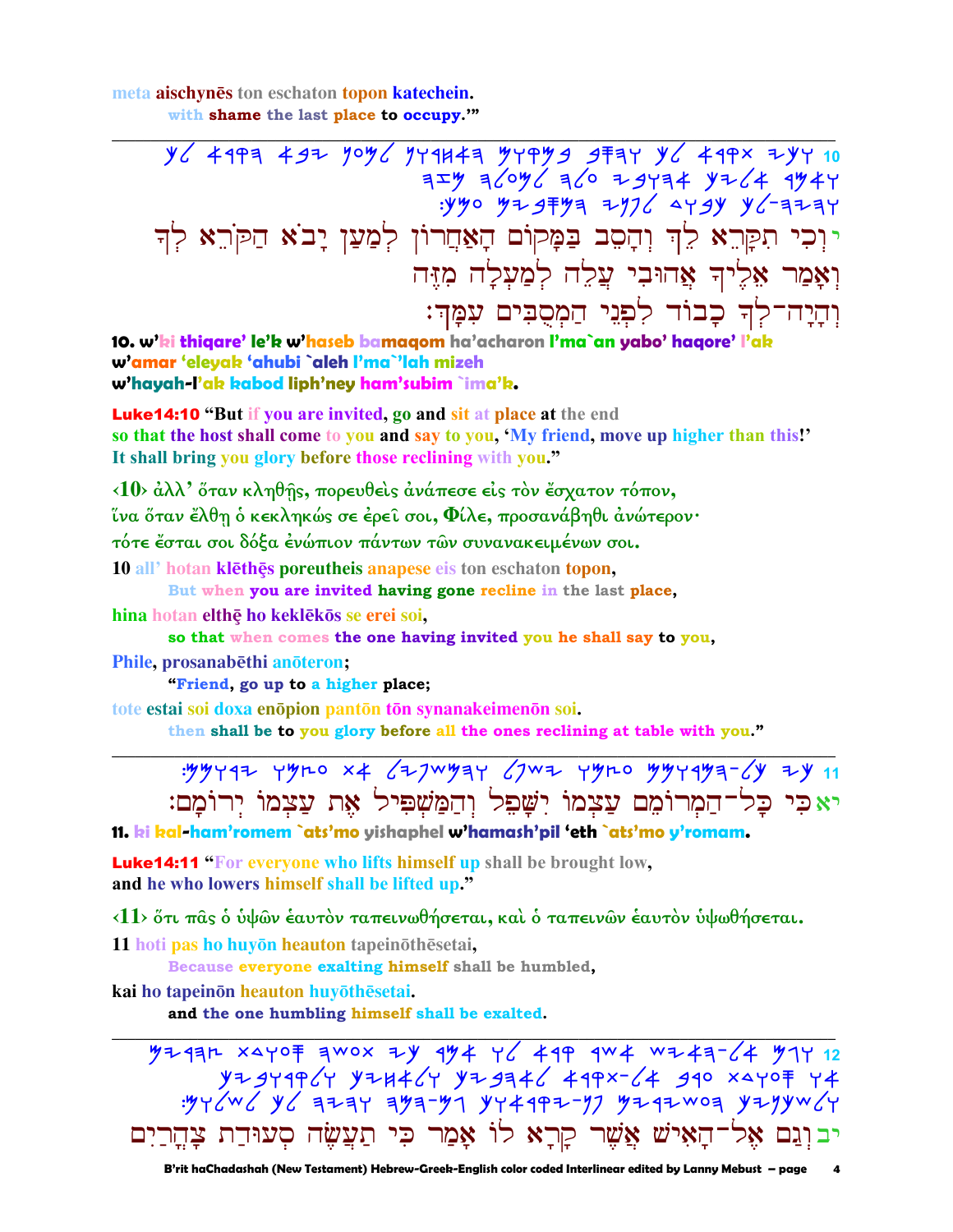## י סְעוּדַת עָרֶב אַל־תִּקְרָא לְאֹהֲבֶיךָ וּלְאַחֶיךָ וְלִקְרוֹבֶיך וְּלִשְׁבֵנֶיךָ הָעֲשִׁירִים פֶּן־יִקְרְאוּךְ נֵּם־הֵמָּה וְהָיָה לְדָ לְשָׁלּוּם:

**12. w'gam 'el-ha'ish 'asher qara' lo 'amar ki tha`aseh s'`udath tsaharayim 'o s'`udath `areb 'al-tiq'ra' l'ohabeyak ul'acheyak w'liq'robeyak w'lish'keneyak ha`ashirim pen-yiq'r'uak gam-hemah w'hayah l'ak l'shilum.**

Luke14:12 **"He also said to the man who had invited him, 'If you make a feast of luncheon or a feast of dinner, do not invite your friends nor your brothers nor your relatives nor your rich neighbors, lest they may invite you too and you shall be paid back.'"**

**‹12› Ἔλεγεν δὲ καὶ τῷ κεκληκότι αὐτόν, Ὅταν ποιῇς ἄριστον ἢ δεῖπνον, µὴ φώνει τοὺς φίλους σου µηδὲ τοὺς ἀδελφούς σου µηδὲ τοὺς συγγενεῖς σου µηδὲ γείτονας πλουσίους, µήποτε καὶ αὐτοὶ ἀντικαλέσωσίν σε καὶ γένηται ἀνταπόδοµά σοι.**  12 Elegen de kai tō keklēkoti auton,

**And he was speaking also to the one having invited him, Hotan poiÿs ariston deipnon,** 

**when you prepare a luncheon or a dinner, mē** phōnei **tous** philous sou **mēde tous** adelphous sou

**do not call your friends nor your brothers**

**mēde tous syggeneis sou mēde geitonas plousious,** 

**nor the ones related to you nor rich neighbors,**

**mēpote kai autoi antikalesosin se kai genētai antapodoma soi.** 

**lest also they should invite in return you and it become repayment to you.** 

**\_\_\_\_\_\_\_\_\_\_\_\_\_\_\_\_\_\_\_\_\_\_\_\_\_\_\_\_\_\_\_\_\_\_\_\_\_\_\_\_\_\_\_\_\_\_\_\_\_\_\_\_\_\_\_\_\_\_\_\_\_\_\_\_\_\_\_\_\_\_\_\_\_\_\_\_\_\_\_\_\_\_\_\_\_\_\_\_\_\_\_\_\_** Myakdnhw Myynoh arq htcm hcot-yk lba **13**  :Myrwohw Myjsphw  $\epsilon$ יג אֲבָל כִּי־תַעֲשֶׂה מִשְׁתֵּה קִרָא הַעֲנִיִּים וְהַנִּהְכָאִים והפסחים והעורים:

**13. 'abal ki-tha`aseh mish'teh q'ra' ha`aniim w'hanid'ka'im w'hapis'chim w'ha`iw'rim.**

Luke14:13 **"But if you make a banquet, invite the poor and the oppressed and the lame and the blind."**

**‹13› ἀλλ' ὅταν δοχὴν ποιῇς, κάλει πτωχούς, ἀναπείρους, χωλούς, τυφλούς·** 

13 all<sup>*i*</sup> hotan **dochēn** poiēs, kalei ptōchous, anapeirous,

**But when you prepare a banquet, invite the poor, the crippled,**

cholous, typhlous;

**the lame, the blind;** 

**\_\_\_\_\_\_\_\_\_\_\_\_\_\_\_\_\_\_\_\_\_\_\_\_\_\_\_\_\_\_\_\_\_\_\_\_\_\_\_\_\_\_\_\_\_\_\_\_\_\_\_\_\_\_\_\_\_\_\_\_\_\_\_\_\_\_\_\_\_\_\_\_\_\_\_\_\_\_\_\_\_\_\_\_\_\_\_\_\_\_\_\_\_** XC-YCWC YaC-YZ4 4W49 YZ4W4Y 14 :Myqydeh tyjtb kl Mlcy yk יר ואַשריך באַשר אין־לָהֵם לְשַׁלֵם־לַד ּפִי יִשָׁלַם לִדְ בִּתְחָיַּת הַצַּדִיקִים:

### **14. w'ash'reyak ba'asher 'eyn-lahem l'shalem-la'k**

 **B'rit haChadashah (New Testament) Hebrew-Greek-English color coded Interlinear edited by Lanny Mebust – page 5 ki y'shulam l'ak bith'chiath hatsadiqim.**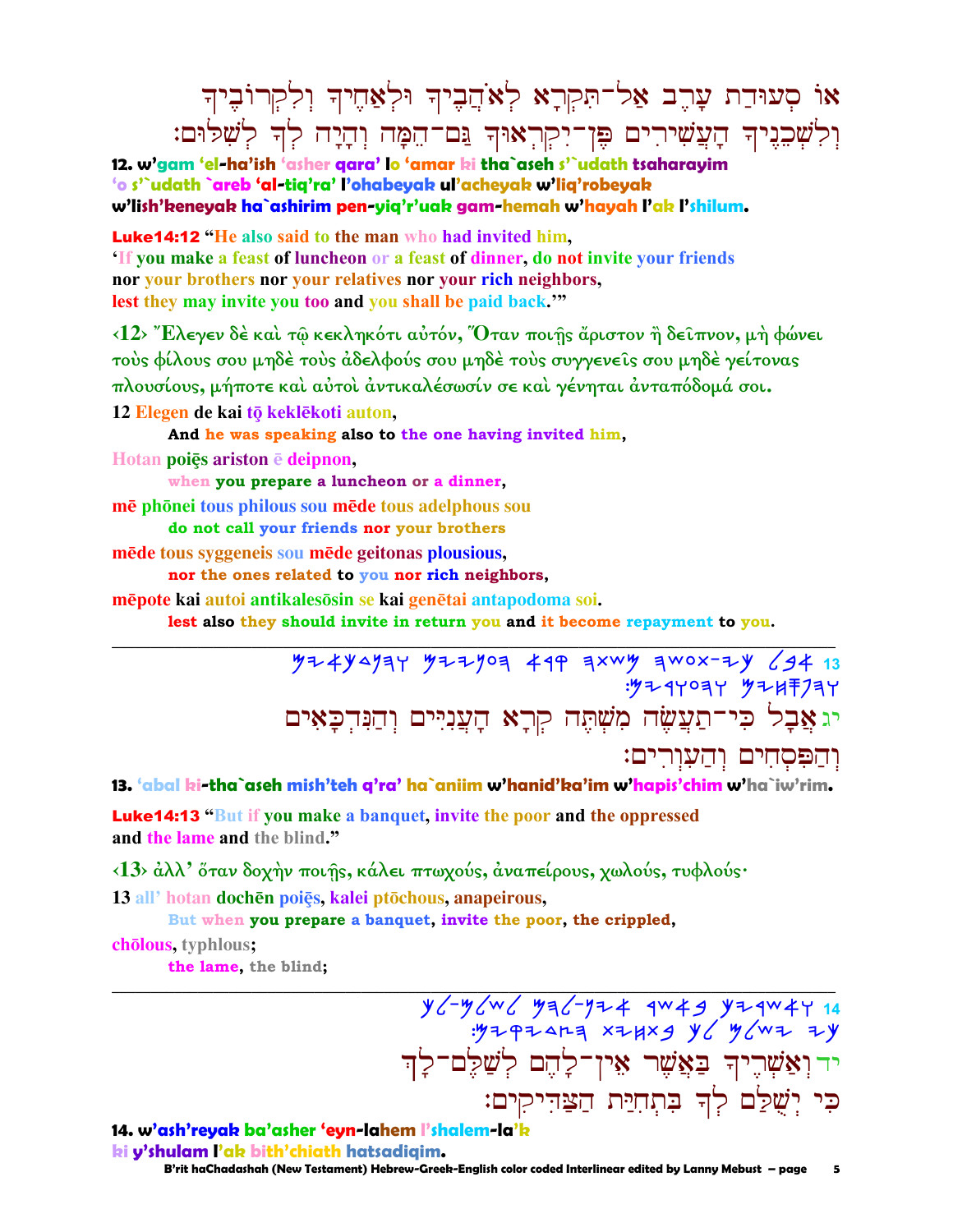**Luke14:14 You shall be blessed when they have no way to repay you!** For you shall be repaid at the resurrection of the righteous!"

<14> και μακάριος έση, ότι ούκ έχουσιν άνταποδούναί σοι, άνταποδοθήσεται γάρ σοι έν τῆ ἀναστάσει τῶν δικαίων.

14 kai makarios ese, hoti ouk echousin antapodounai soi,

"and you shall be blessed, because they do not have the means to repay you, antapodothesetai gar soi en te anastasei ton dikaion.

for it shall be repaid to you in the resurrection of the righteous."

טוּוַיִּשְׁמַע אֶחָד מִן־הַמְסֻבִּים אֶת־הַדָּבָר הַזֶּה וַיֹּאמֶר אָלֵיו אַשְׁרֵי הַאֹכֶל לֵחֵם בִּמַלְכוּת הַאֱלֹהִים:

15. wayish'ma` 'echad min-ham'subim 'eth-hadabar hazeh wayo'mer 'elayu 'ash'rey ha'okel lechem b'mal'kuth ha'Elohim.

**Luke 14:15** One of those reclining heard this word and said to Him. "Blessed is one who eats bread in the kingdom of the Elohim!"

<15> Άκούσας δέ τις τῶν συνανακειμένων ταῦτα εἶπεν αὐτῶ,

Μακάριος ὄστις φάγεται ἄρτον έν τη βασιλεία του θεου.

15 Akousas de tis tōn synanakeimenōn

and having heard a certain one of the ones reclining at table with him

tauta eipen autō.

these things said to him.

Makarios hostis phagetai arton en tē basileia tou theou.

"Blessed is he who shall eat bread in the kingdom of the Elohim."

 $76$   $404$   $797$   $797$   $790$   $844$   $84 + 476$   $494$   $194$   $197$   $16$  $.9792$  49924 טזוָהוּא אָמַר אֵלִיו אִישׁ אֵחָד עָשָׂה סִעוּדָה גִדוֹלַה ויקרא לרבים:

16. w'hu' 'amar 'elayu 'ish 'echad `asah s'`udah g'dolah wayig'ra' larabbim.

Luke14:16 But He said to him, "A certain man made a large feast, and invited many."

<16> ο δέ είπεν αύτω, Άνθρωπός τις έποίει δείπνον μέγα, και έκάλεσεν πολλούς 16 ho de eipen autō, Anthrōpos tis epoiei deipnon mega,

and He said to him, "A certain man was preparing a big dinner, kai ekalesen pollous

and he invited many,"

 $1946$  9244999-64 9440 7 106 4490-14 86441 יזוַיִּשְׁלַח אֶת־עַבְדוֹ לְעֵת הַסְּעוּדָה אֶל־הַקְּרוּאִים לֵאמֹר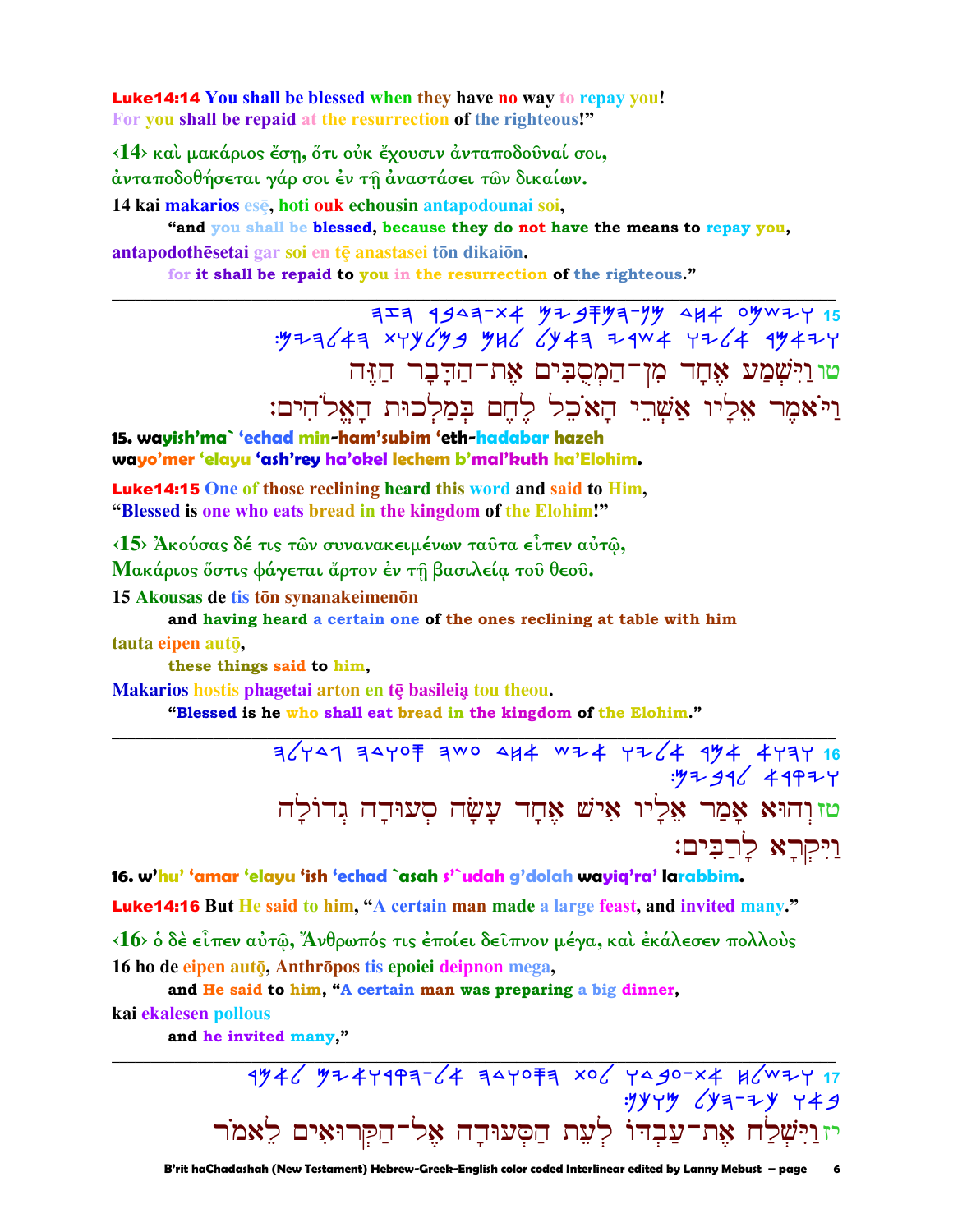## בֹאוּ כִי־הַכֹּל מוּכֵן:

### 17. wayish'lach 'eth-`ab'do l'`eth has'`udah 'el-hag'ru'im le'mor bo'u ki-hakol mukan.

**Luke14:17** "He sent his servant at the time of the feast to those invited, saying, 'Come! For it is all ready!""

<17> και άπέστειλεν τον δούλον αύτου τη ώρα του δείπνου είπειν τοις κεκλημένοις, "Έρχεσθε, ὅτι ἤδη ἔτοιμά ἐστιν.

17 kai apesteilen ton doulon autou tē hōrą tou deipnou eipein "and he sent his servant at the hour of the dinner to sav

tois keklēmenois. Erchesthe, hoti ēdē hetoima estin.

to the ones having been invited, 'Come, because now it is ready."

יחוַיַּהִלוּ כָלַם יַחִדִּו לְהִתְנַצֵּל וַיֹּאמֶר אָלָיו הָרִאשׁוֹן שָׂהֵה קַנִיתִי וַהֲלֹא אֵצֵא לְרִאֹתוֹ אֲבַקֵּשׁ מִמְּךְ נַקְנִי:

18. wayachelu kulam yach'daw l'hith'natsel wayo'mer 'elayu hari'shon sadeh ganithi wahalo' 'etse' lir'otho 'abaqesh mim'ak naqeni.

**Luke14:18** "All of them began to extricate themselves at once. The first one said to him. 'I have purchased a field; should I not go to see it? I ask you to ascuse me."

 $\langle 18 \rangle$  και ήρξαντο άπό μιας πάντες παραιτεισθαι.

ό πρώτος είπεν αύτω, Άγρον ήγόρασα

καὶ ἔχω ἀνάγκην ἐξελθὼν ἰδεῖν αὐτόν· ἐρωτῶ σε, ἔχε με παρητημένον.

18 kai ērxanto apo mias pantes paraiteisthai. ho prōtos eipen autō, Agron ēgorasa

"and began unanimously all to be excused. The first said to him, 'I bought a field kai echō anagkēn exelthōn idein auton;

and I am compelled having gone out to see it.

erōtō se, eche me parētēmenon.

I ask you, have me having been excused."

 $7\times779$  995 7497 7494 744 944 944 944 944<br>Figures 1996 954 944 944 944 944 944 יט וְאַחֵר אָמָר חֲמִשָׁת צִמְהֵי־בָקָר קַנִיתִי וַאֲנִי הֹלֵךְ לְבְחֹן אוֹתָם אֲבַקֵּשׁ מִמְּךְ נַקֵּנִי:

19. w'acher 'amar chamesheth tsim'dey-bagar ganithi wa'ani hole'k lib'chon 'otham 'abaqesh mim'ak naqeni.

**Luke14:19** "Another one said, 'I have purchased five voke of cattle and I am going to inspect them. I ask you to excuse me."

<19> και έτερος είπεν, Ζεύγη βοών ήγόρασα πέντε και πορεύομαι δοκιμάσαι αυτά· έρωτώ σε, έχε με παρητημένον.

19 kai heteros eipen, Zeugē boōn ēgorasa pente kai poreuomai dokimasai auta; and another said, pair of oxen I bought five and I am going to examine them.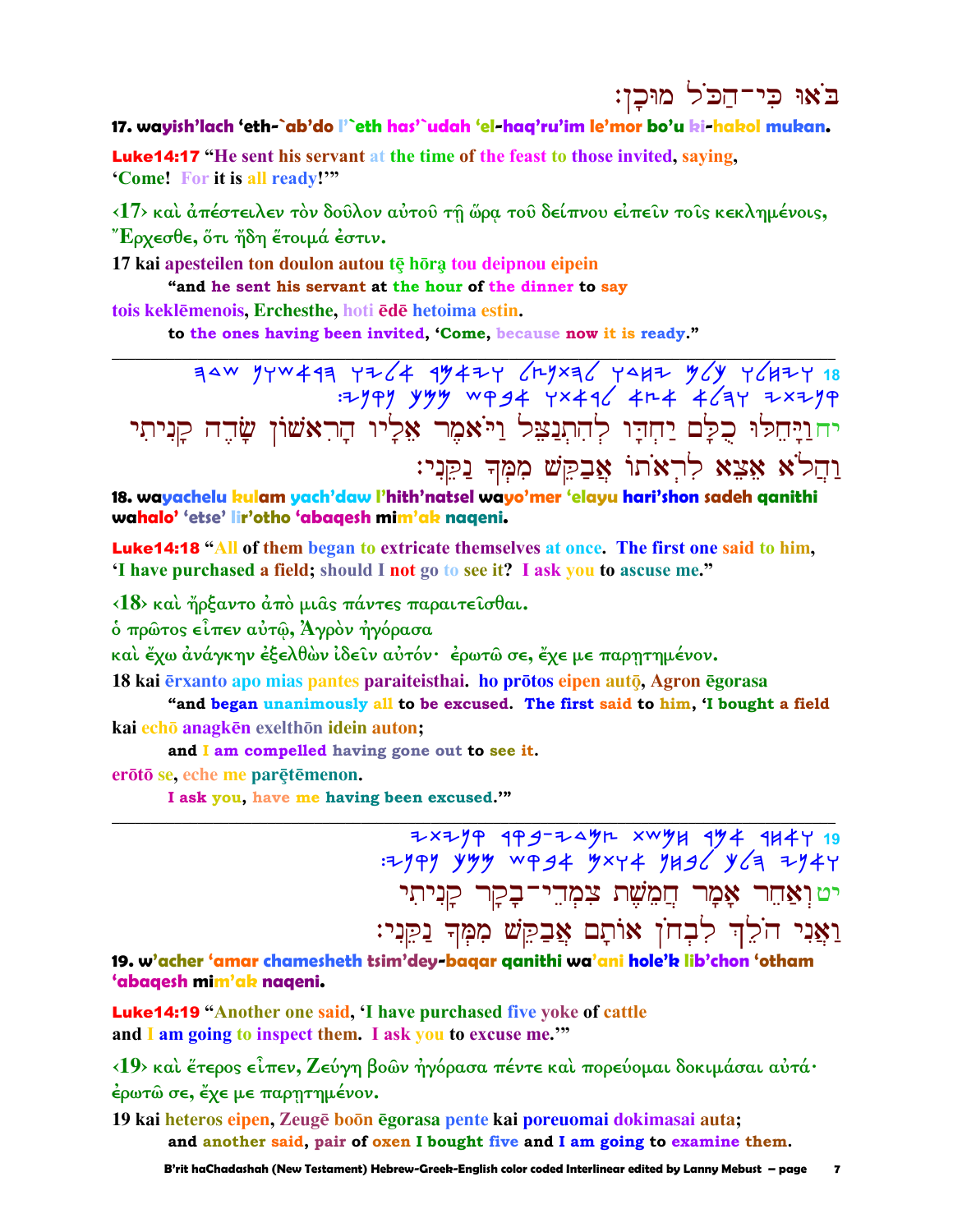erōtō se, eche me parētēmenon.

I ask you, have me having been excused.

: 4496 CYY4 46 7= 9949 66794 7×496 944 974 974 974 כואַחֵר אַמַר אִשָּׁה לַקַחִתִּי וּבְגִלַל הַדַּבָר הַזֶּה לֹא אוּכַל לַבוֹא:

20. w'acher 'amar 'ishah laqach'ti ubig'lal hadabar hazeh lo' 'ukal labo'.

**Luke14:20 "Another one said, "I have taken a wife,** and on account of this fact, I am not able to come."

<20> και έτερος είπεν, Γυναίκα έγημα και διά τούτο ου δύναμαι έλθείν.

20 kai heteros eipen, Gynaika egēma kai dia touto ou dynamai elthein.

and another said, "I married a woman and therefore I am not able to come."

 $1709$  XY9H1-64 4h 179 YA90-64 1947Y XZ93 609 : 9 = 14 = 7 = - x 4 + 9 = 4 + 0 = - x 4 + כאַוַיָּבֹא הָעֶבֶד וַיַּגִּד אֶת־הַדְּבָרִים הָאֵלֶּה לַאדֹנַיו וַיִּקִצֹּף בעל הבית ויאמר אל־עבדו מהר צא אל־רחבות העיר וְאֵל־חוּצוֹתֵיהַ וְהַבָא הֵנַּה אֶת־הַעֲנִיִּים וְאֶת־הַנְּהִכַּאִים וְאֶת־הַעָּוְרִים וְאֶת־הַפִּסְחִים:

21. wayabo' ha`ebed wayaged 'eth-had'barim ha'eleh l'adonayu wayiq'tsoph ba`al habayith wayo'mer 'el-`ab'do maher tse' 'el-r'choboth ha`ir w'el-chutsotheyah w'habe' henah 'eth-ha`aniim w'eth-hanid'ka'im w'eth-ha`iw'rim w'eth-hapis'chim.

**Luke14:21** "The servant came and told those things to his master, and the owner of the house became furious. He said to his servant. 'Go out at once to the squares of the city and to the streets and bring here the poor, and the oppressed, and the blind, and the lame.""

<21> και παραγενόμενος ο δούλος απήγγειλεν τω κυρίω αυτού ταύτα. τότε όργισθείς ο οίκοδεσπότης είπεν τω δούλω αύτου, "Εξελθε ταχέως είς τὰς πλατείας καὶ ῥύμας τῆς πόλεως καὶ τοὺς πτωχοὺς καὶ ἀναπείρους καὶ τυφλοὺς καὶ χωλοὺς εἰσάγαγε ὧδε. 21 kai paragenomenos ho doulos apeggeilen tō kyriō autou tauta.

and having arrived the servant reported to his master these things. tote orgistheis ho oikodespotes eipen tō doulō autou,

Then having been angry the master of the house said to his servant, Exelthe tacheos eis tas plateias kai hrymas tēs poleos kai tous ptochous

"Go out quickly into the streets and lanes of the city and the poor kai anapeirous kai typhlous kai chōlous eisagage hōde.

and the crippled and the blind and the lame bring them in here."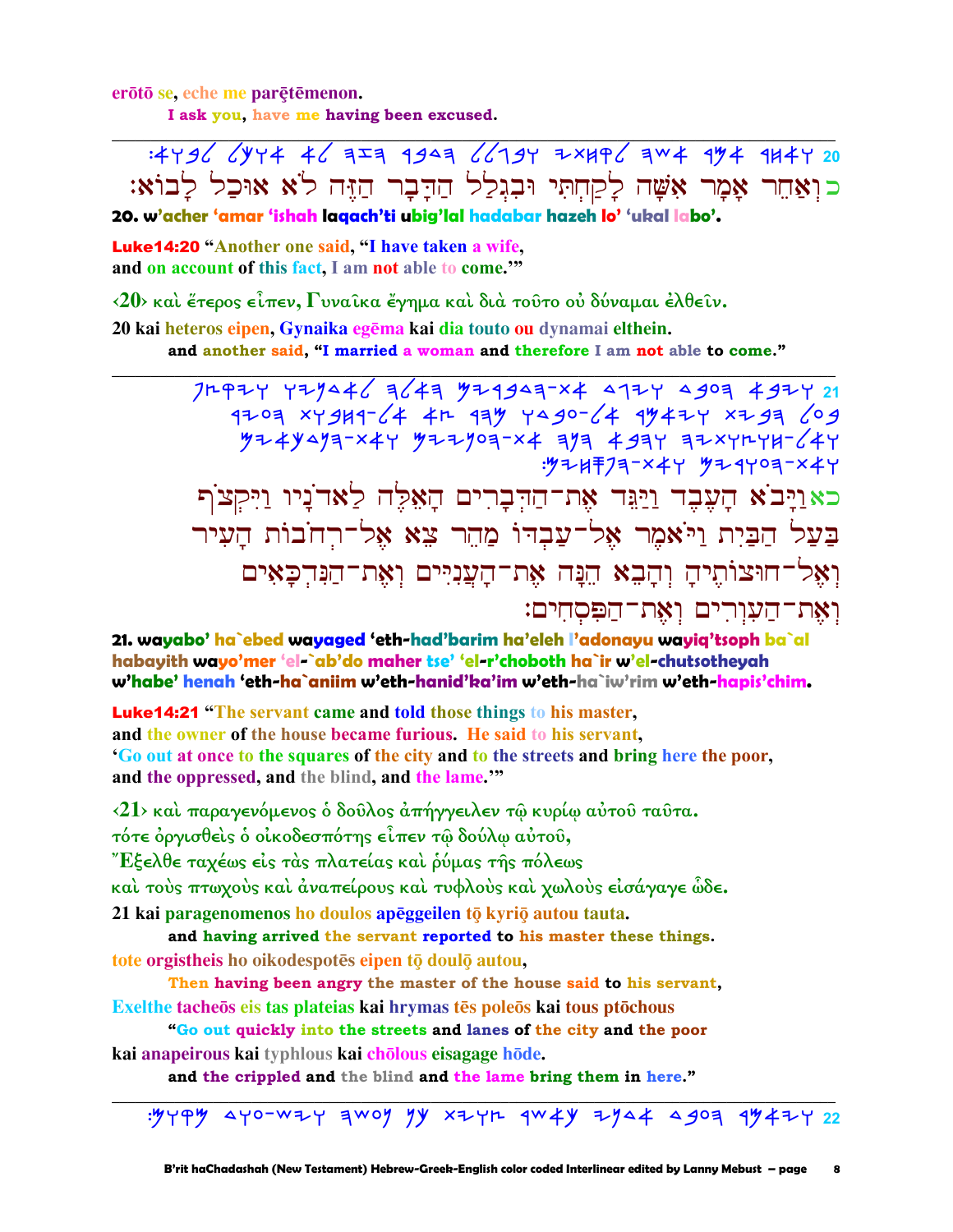כבויאמר הַעָּבֶד אַרֹנִי כַּאֲשֶׁר צִוִּיתָ כֵּן נַעֲשָׂה וְיֵשׁ־עוֹד מָקוֹם: 22. wayo'mer ha`ebed 'Adoni ka'asher tsiuitah ken na`asah w'yesh-`od magom.

**Luke14:22** "The servant said, 'My Adon (Master), what you have commanded has been done and still there is room."

 $\langle 22 \rangle$  και είπεν ο δούλος, Κύριε, γέγονεν ο επέταξας, και έτι τόπος εστίν.

22 kai eipen ho doulos, Kyrie, gegonen ho epetaxas,

and said the servant, "Master, has been done what you commanded,

kai eti topos estin.

and still there is a place."

 $x + 19 - 647$   $y = y - 64 - 64$ <br> $x + 39 - 64$ <br> $y = 23$ : 2x2g 4 (y2 yoy 6 44g 6 yag 91274 כגוַיֹּאמֶר הָאָדוֹן אֶל־הָעָבֶד צֵא אֵל־הַדִּרָכִים וְאֵל־הַגִּדֵרוֹת וּפִצֹר בָּהֵם לָבוֹא לִמַעַן יִמָּלֵא בִיתִי:

23. wayo'mer ha'adon 'el-ha`abed tse' 'el-had'rakim w'el-hag'deroth uph'tsor bahem labo' l'ma`an yimale' beythi.

**Luke14:23** "The master said to the servant, "Go out to the roads" and to the pasture, and urge them to come so that my house may be filled."

 $\langle 23 \rangle$  και είπεν ο κύριος προς τον δούλον, Έξελθε είς τας όδους και φραγμούς καὶ ἀνάγκασον εἰσελθεῖν, ἵνα γεμισθῆ μου ὁ οἶκος·

23 kai eipen ho kyrios pros ton doulon, Exelthe eis tas hodous kai phragmous

and said the master to the servant, "Go out to the roadways and fences kai anagkason eiselthein, hina gemisthe mou ho oikos;

and urge them to come in, in order that may be filled my house."

כדכִּי אֲנִי אֹמֵר לָכֶם אֵין אֶחָד מִן־הָאֲנָשִׁים הַקְּרוּאִים הָהֵם אשר יטעם סעוּדתי:

24. ki 'ani 'omer lakem 'eyn 'echad min-ha'anashim haq'ru'im hahem 'asher yit'`am s'`udathi.

**Luke14:24 "For I say to you, not one of those men invited that shall taste my feast."** 

 $\langle 24 \rangle$  λέγω γάρ ύμιν ότι ούδεις των άνδρων εκείνων

τῶν κεκλημένων γεύσεταί μου του δείπνου.

24 legō gar hymin hoti oudeis tōn andrōn ekeinōn tōn keklēmenōn

"for I say to you that no one of those men having been invited

geusetai mou tou deipnou.

shall taste my dinner."

: 97264 99424 9724 4x4 9246 99-90 94974 25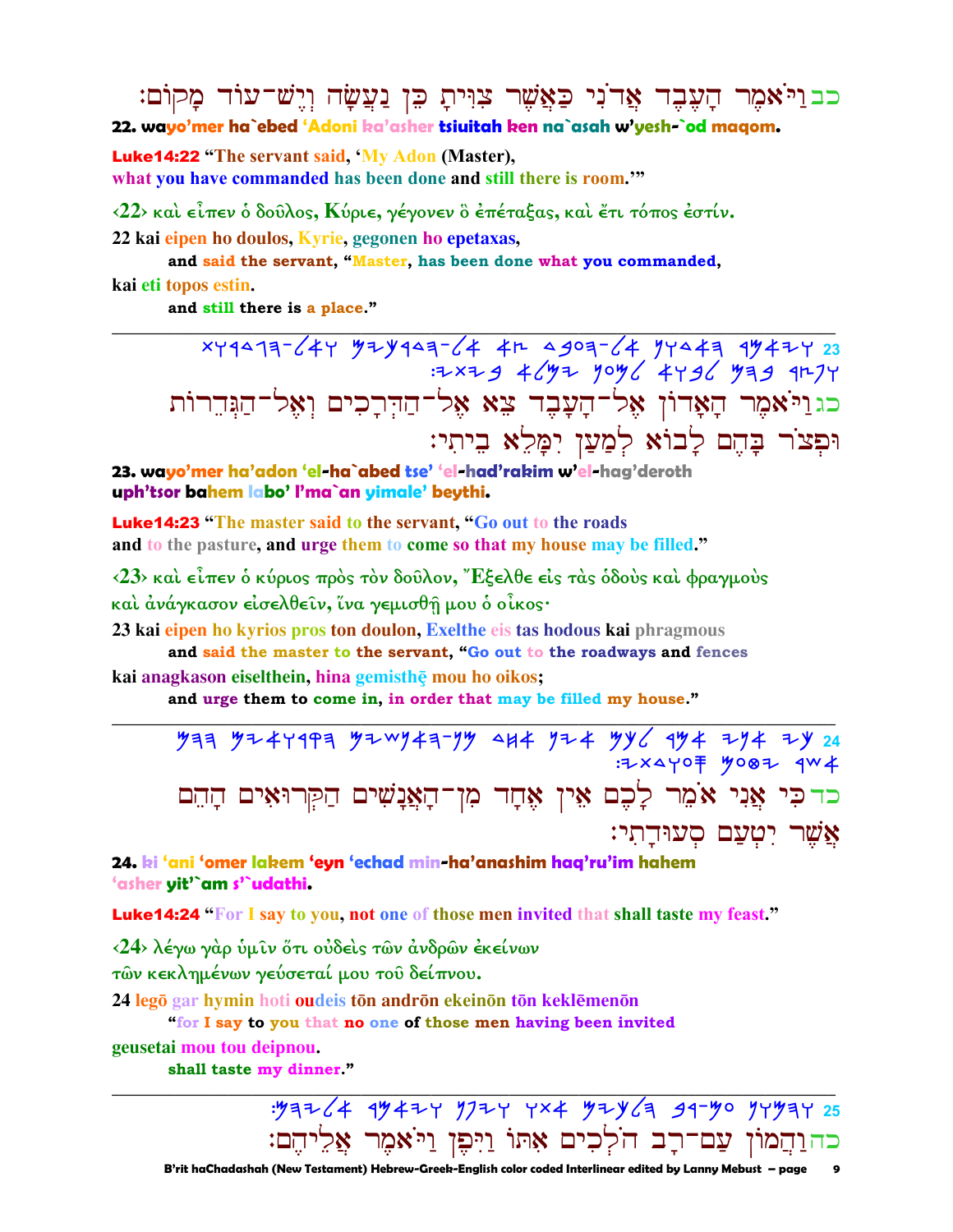#### 25. wahamon `am-rab hol'kim 'ito wayiphen wayo'mer 'aleyhem.

**Luke14:25** A large crowd of people were walkng with Him. He turned and said to them,

<25> Συνεπορεύοντο δέ αύτω όχλοι πολλοί, και στραφείς είπεν πρός αύτούς,

25 Syneporeuonto de auto ochloi polloi, kai strapheis eipen pros autous,

and were accompanying Him a large crowd, and having turned He said to them,

 $494-244$   $724-34-34$   $4997$   $4/7$   $7/4$   $4797-79$   $9742$ כו איש כי־יבוא אלי ולא ישנא את־אביו ואת־אמו וְאֶת־אָשֶׁתוֹ וְאֶת־בַּנֵיו וְאֶת־אֲחֲיו וְאֶת־אַחְיֹתֵיו וְאַף נֵם־אֶת־נַפְשׁוֹ לֹא יוּכַל לְהִיוֹת תַּלְמִידִי:

26. 'ish ki-yabo' 'elay w'lo' yis'na' 'eth-'abiu w'eth-'imo w'eth-'ish'to w'eth-banayu w'eth-'echayu w'eth-'ach'yothayu w'aph gam-'eth-naph'sho lo' yukal lih'yoth tal'midi.

**Luke14:26 "If someone comes to Me, and does not hate his father and his mother** and his wife and his children and his brothers and his sisters, yes, and even his own life, he is not able to be My disciple."

<26> Εί τις έρχεται πρός με και ού μισεί τον πατέρα εαυτού και την μητέρα καὶ τὴν γυναῖκα καὶ τὰ τέκνα καὶ τοὺς ἀδελφοὺς καὶ τὰς ἀδελφὰς ἔτι τε καὶ τὴν ψυχὴν ἑαυτοῦ, οὐ δύναται εἶναί μου μαθητής.

26 Ei tis erchetai pros me kai ou misei ton patera heautou kai tēn mētera

"if someone comes to Me and does not hate the father of himself and the mother kai tēn gynaika kai ta tekna kai tous adelphous kai tas adelphas

and the wife and the children and the brothers and the sisters

eti te kai tēn psychēn heautou, ou dynatai einai mou mathētēs.

and in addition also the life of himself, he is not able to be My disciple."

494 / 12 4 4 4 4 4 4 4 4 4 4 27  $77.3744 \times x$  xyzzz  $20.444 \times x$ כזואשר לא ישא את־צלוּבוֹ וּבָא אַחֲרֵי לֹא יוּכַל לְהִיוֹת תַּלְמִידִי:

27. wa'asher lo' yisa' 'eth-ts'lubo uba' 'acharay lo' yukal lih'yoth tal'midi.

**Luke14:27 "Whoever does not carry his crucifixion** and come after Me is not able to be My disciple."

<27> όστις ού βαστάζει τον σταυρον έαυτού και έρχεται όπίσω μου, ού δύναται είναί μου μαθητής.

27 hostis ou bastazei ton stauron heautou kai erchetai opisō mou,

"whoever does not carry his cross and comes after Me,

ou dynatai einai mou mathētēs.

is not able to be My disciple."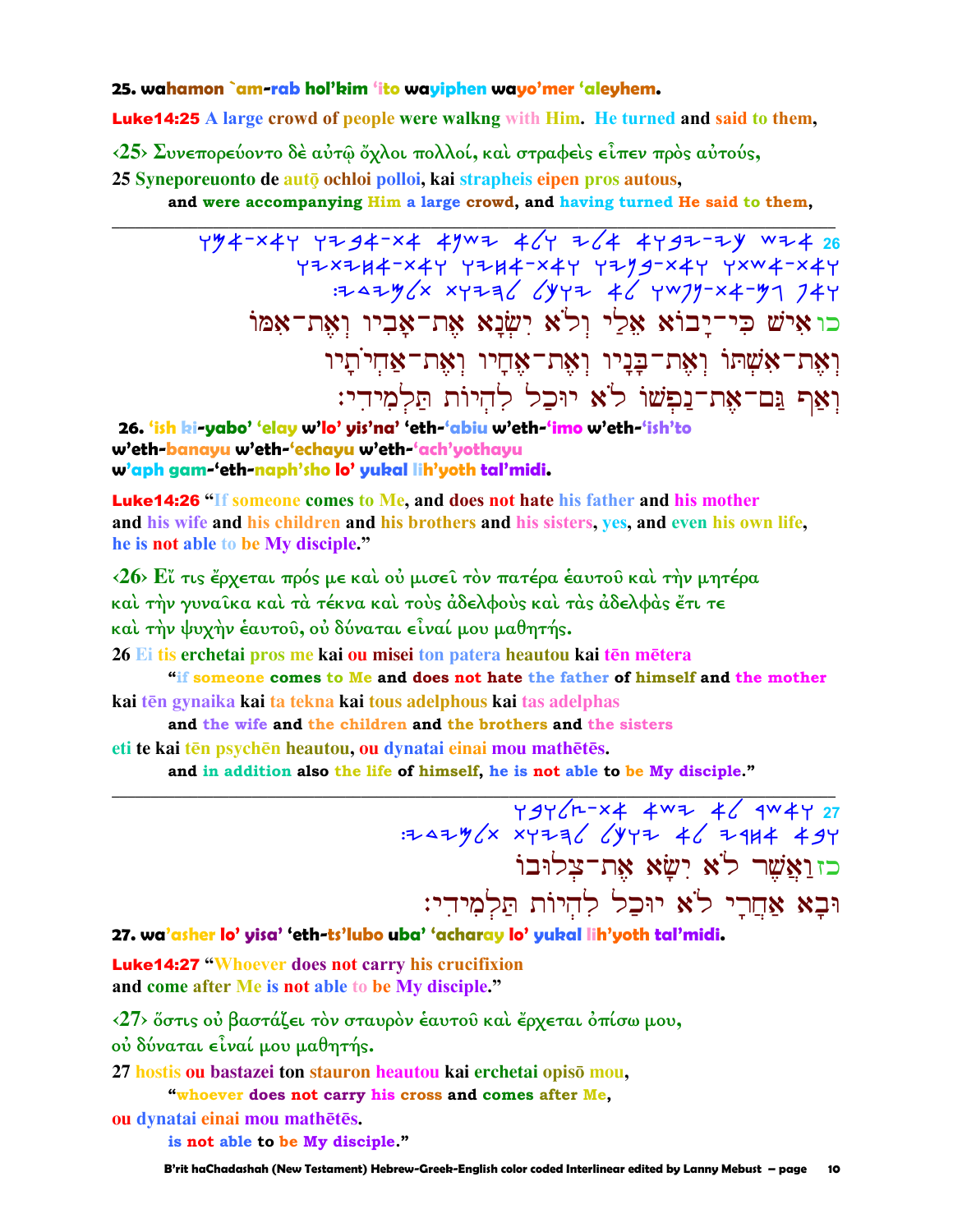$374W49$  gwz 46 6279 xyyg6 r7H3 9yy zy zy 28 : yy = < wa < y < 12 wx 1wa-44 xy + ry = x + 3w + + Y כחכי מי מִכֶּם הֶחָפִץ לִבְנוֹת מִנְדָל לֹא יֵשֵׁב רִאָשׁוֹנָה וִיחַשֵּׁב אֶת־הַהוֹצָאוֹת אָם־הַשֶּׂג תַּשִׂיג יַדוֹ לְהַשָׁלִימוֹ:

28. ki mi mikem hechaphets lib'noth mig'dal lo' yesheb ri'shonah wichasheb 'eth-hahotsa'oth 'im-haseg tasig yado l'hash'limo.

**Luke14:28 "For which one of you, who he desires to build a tower would not first sit down** and calculate the expenses and whether his hand truly hold enough to pay for it?"

<28> τίς γάρ έξ ύμων θέλων πύργον οικοδομήσαι

ούχι πρώτον καθίσας ψηφίζει την δαπάνην, εί έχει είς άπαρτισμόν;

28 tis gar ex hymōn thelōn pyrgon oikodomēsai ouchi prōton kathisas

"for who among you wanting to build a tower shall not first having sat down psēphizei tēn dapanēn, ei echei eis apartismon?

figure out the cost, if he has enough for completion?"

כט פֵּן־יְיַסֵּד וְלֹאי־יוּכַל לְכַלּתוֹ וְהָיָה כָּל־רֹאָיו יָקוּמוּ וִלַעֲגוּ־לוֹ לֵאמֹר:

29. pen-y'yased w'lo'-yukal l'kaltho w'hayah kal-ro'ayu yaqumu w'la`agu-lo le'mor.

**Luke14:29 "Otherwise, the foundation may be laid, but he shall not able to finish it.** It comes to pass that all who see it shall rise up and ridicule him, saying,"

<29> ΐνα μήποτε θέντος αύτοῦ θεμέλιον

καὶ μὴ ἰσχύοντος ἐκτελέσαι πάντες οἱ θεωροῦντες ἄρξωνται αὐτῷ ἐμπαίζειν

29 hina mepote thentos autou themelion

"lest having laid his foundation

kai mē ischuontos ektelesai pantes hoi theorountes arxontai auto empaizein

and not being able to finish it, everyone seeing it may begin to ridicule him"

# $30 \times Y / Y / Y$  (  $Y^T$   $4 / Y$   $30 \times Y$   $4 / Y$   $47 \times Y$   $47 \times Y$   $47 \times Y$   $47 \times Y$ להאיש הזה החל לבנות ולא יכל לכלות:

### 30. ha'ish hazeh hechel lib'noth w'lo' yakol l'kaloth.

**Luke 14:30** "This man began to build but was not able to finish."

 $\langle 30 \rangle$  λέγοντες ὅτι Ούτος ὁ ἄνθρωπος ἤρξατο οἰκοδομείν και οὐκ ἴσχυσεν ἐκτελέσαι. 30 legontes hoti Houtos ho anthrōpos ērxato oikodomein kai ouk ischysen ektelesai. saying, "this man began to build and was not able to finish."

> $144 \frac{y}{y}$   $\frac{1}{4}$   $\frac{1}{4}$   $\frac{1}{4}$   $\frac{1}{4}$   $\frac{1}{4}$   $\frac{1}{4}$   $\frac{1}{4}$   $\frac{1}{4}$   $\frac{1}{4}$   $\frac{1}{4}$   $\frac{1}{4}$   $\frac{1}{4}$   $\frac{1}{4}$   $\frac{1}{4}$   $\frac{1}{4}$   $\frac{1}{4}$   $\frac{1}{4}$   $\frac{1}{4}$   $\frac{1}{4}$   $\frac{1}{4}$   $\frac{1}{4}$  $x$  4WO g y 40  $(yy + 4 - y + 4)y + 40 = 4$  $12/4$   $4^{1}$   $4^{1}$   $4^{10}$   $9$   $1^{1}$   $1^{1}$   $1^{1}$   $1^{1}$   $1^{1}$   $1^{1}$   $1^{1}$   $1^{1}$   $1^{1}$   $1^{1}$   $1^{1}$   $1^{1}$   $1^{1}$   $1^{1}$   $1^{1}$   $1^{1}$   $1^{1}$   $1^{1}$   $1^{1}$   $1^{1}$   $1^{1}$   $1^{1}$   $1^{1}$   $1^{1}$   $1^{1}$   $1^{1}$   $1^{1}$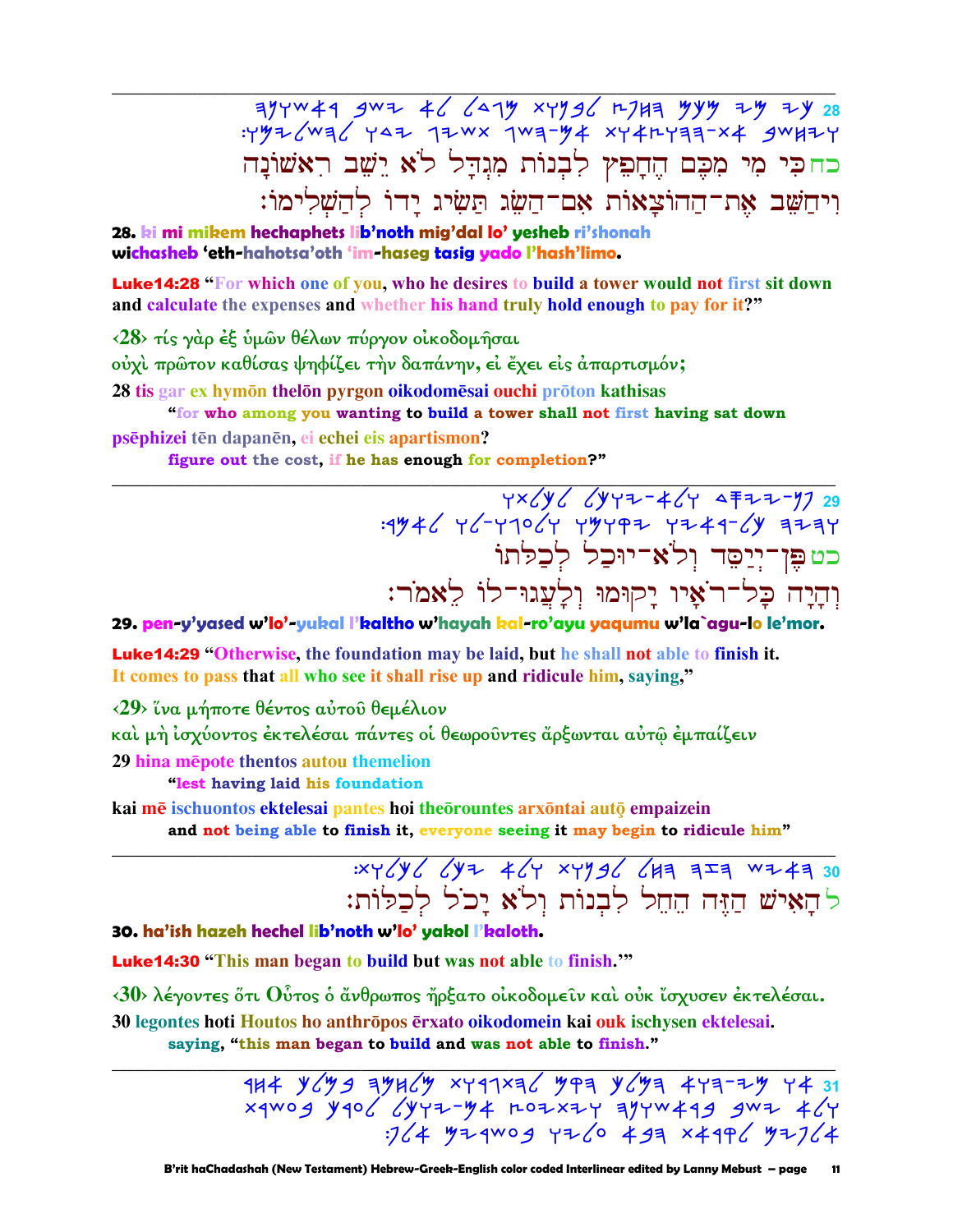לאאו מי־הוּא הַמֶּלֵךְ הַקַּם לְהִתְנַּרוֹת מִלְחָמָה בִּמֵלֵךְ אַחֵר וְלֹא יֵשֵׁב בָּרִאַשׁוֹנָה וְיִתְיָעִץ אִם־יוּכַל לַעֲרֹךְ בַּעֲשֶׂרֶת אֲלַפִים לִקְרַאת הַבָּא עַלַיו בִּעֲשָׂרִים אַלֵף:

31. 'o mi-hu' hamele'k haaam l'hith'garoth mil'chamah b'mele'k 'acher w'lo' vesheb bari'shonah w'yith'ya`ets 'im-yukal la`aro'k ba`asereth 'alaphim lig'ra'th haba' `alayu b'`es'rim 'aleph.

**Luke14:31** "Or who is the king who rise to venture into battle with another king, but does not first sit down and take counsel as to whether he is able with ten thousand to encounter the one coming against him with twenty thousand?"

<31> ή τίς βασιλεύς πορευόμενος έτέρω βασιλεί συμβαλείν είς πόλεμον ούχι καθίσας πρώτον βουλεύσεται εί δυνατός έστιν έν δέκα χιλιάσιν υπαντήσαι τω μετά είκοσι χιλιάδων έρχομένω έπ' αυτόν; 31 è tis basileus poreuomenos hetero basilei symbalein eis polemon "or what king going another king to engage in battle

ouchi kathisas prōton bouleusetai ei dynatos estin en deka chiliasin not having sat down first shall consider if he is able with ten thousand

hypantēsai tō meta eikosi chiliadōn erchomenō ep' auton?

to meet the one with twenty thousand having come against him?"

32. w'im-lo' yukal w'shalach 'elayu mal'akim b'`odenu merachog l'bagesh shalom.

**Luke14:32** "If he is not able, he shall send messenger to him to seek peace while he is still at a distance."

 $\langle 32 \rangle$  εί δέ μή γε, έτι αύτου πόρρω όντος πρεσβείαν άποστείλας έρωτα τα προς είρήνην.

32 ei de mē ge, eti autou porrō ontos presbeian aposteilas

"otherwise, while he being far away having sent an ambassador

erōta ta pros eirēnēn.

he asks the terms for peace."

33. w'ken kal-'ish mikem 'asher lo'-ya`azob kal-gin'yanayu lo' yukal lih'yoth tal'midi.

**Luke14:33 "Likewise, everyone of you who does not abandon all his possessions** is not able to be My disciple."